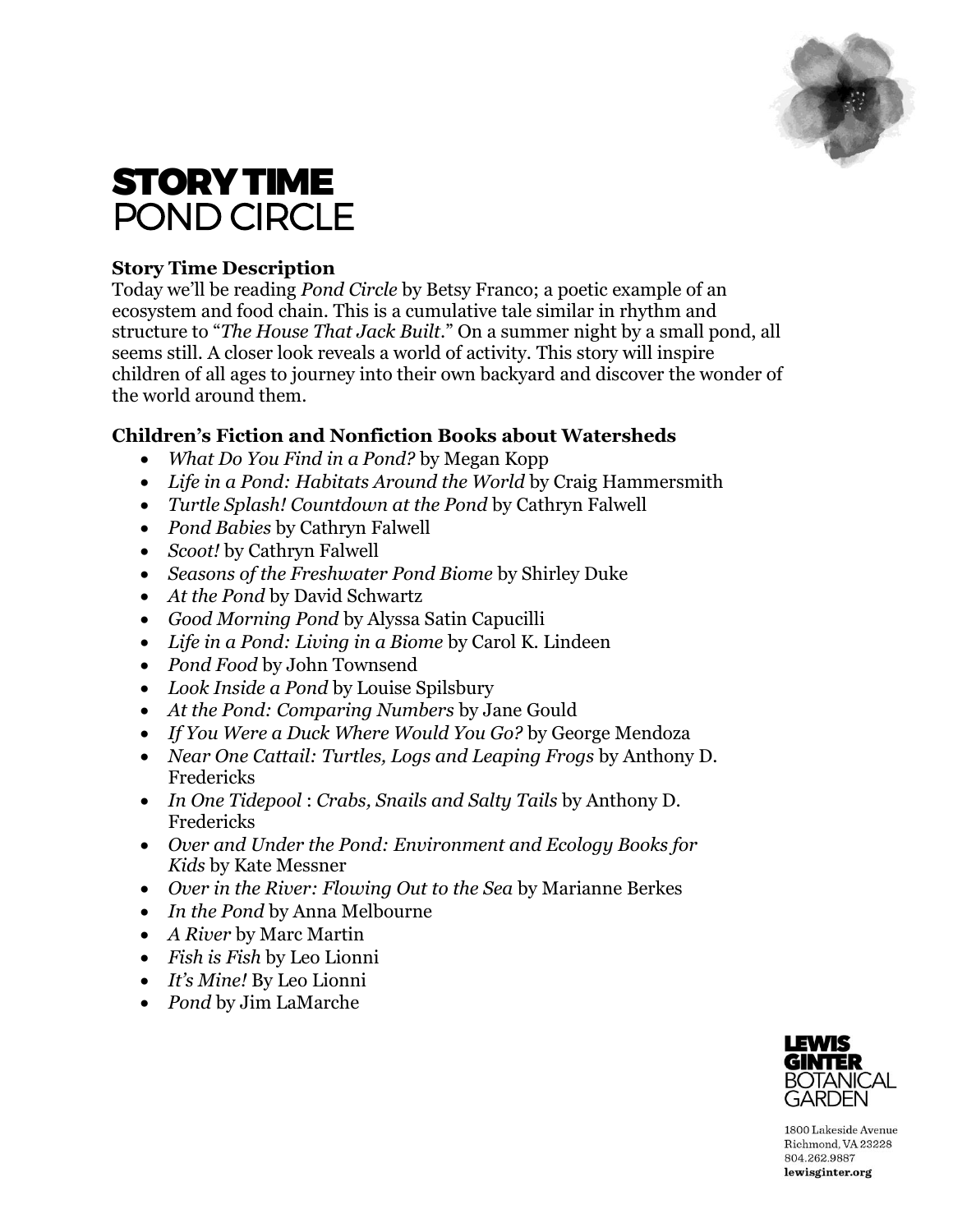- *The Raft* by Jim LaMarche
- *Fun in the Mud: A Wetlands Tale* by Sally Bolger
- *Pond Walk* by Nancy Elizabeth Wallace
- *The Dark, Dark Night* by M. Christina Butler
- *Songs of the Water Boatman and Other Pond Songs*  by Joyce Sidman
- *Marshes and Swamps* by Gail Gibbons
- *A Wetland Habitat: Introducing Habitats* by Molly Aloian
- *About Habitats: Wetlands* by Cathryn Sill
- *Jump, Frog, Jump!* by Robert Kalan
- *In the Small, Small Pond* by Denise Fleming
- *Mama Don't Allow* by Thatcher Hurd
- *Splash!* by Ann Jonas
- *Across the Stream* by Mirra Ginsburg
- *All You Need for a Beach* by Alice Schertle
- *Hello, Ocean!* by Pam Munoz Ryan
- *Pond* by Donald Silver
- *Beyond the Pond* by Joseph Kuefler
- *On Duck Pond: On Bird Hill and Beyond* by Jane Yolen
- *Have You Seen My Duckling?* by Nancy Tafuri
- *One Duck Stuck* by Phyllis Root
- *Beaver at Long Pond* by William T. George
- *Be a Pond Detective: Solving the Mysteries of Lakes, Swamps, and Pools* by Peggy Kochanoff

# **Other Useful Resources**

# **Field Guides**

- *A Guide to Common Freshwater Invertebrates of North America* by R. Reese Jr. Voshell
- *Frogs, Toads & Turtles: Take Along Guide* by Diane Burns
- Pond Life: A Folding Pocket Guide to familiar Plants & Animals Living in or Near Ponds, Lakes & Wetlands by James Kavanaugh
- *Pond Life: Revised and Updated (A Golden Guide from St. Martin's Press)* by George K. Reid
- *Frogs and Toads (A Golden Guide from St. Martin's Press)* by Dave Showler
- *Ponds and Small Lakes: Microorganisms and Freshwater Ecology*  by Brian Moss

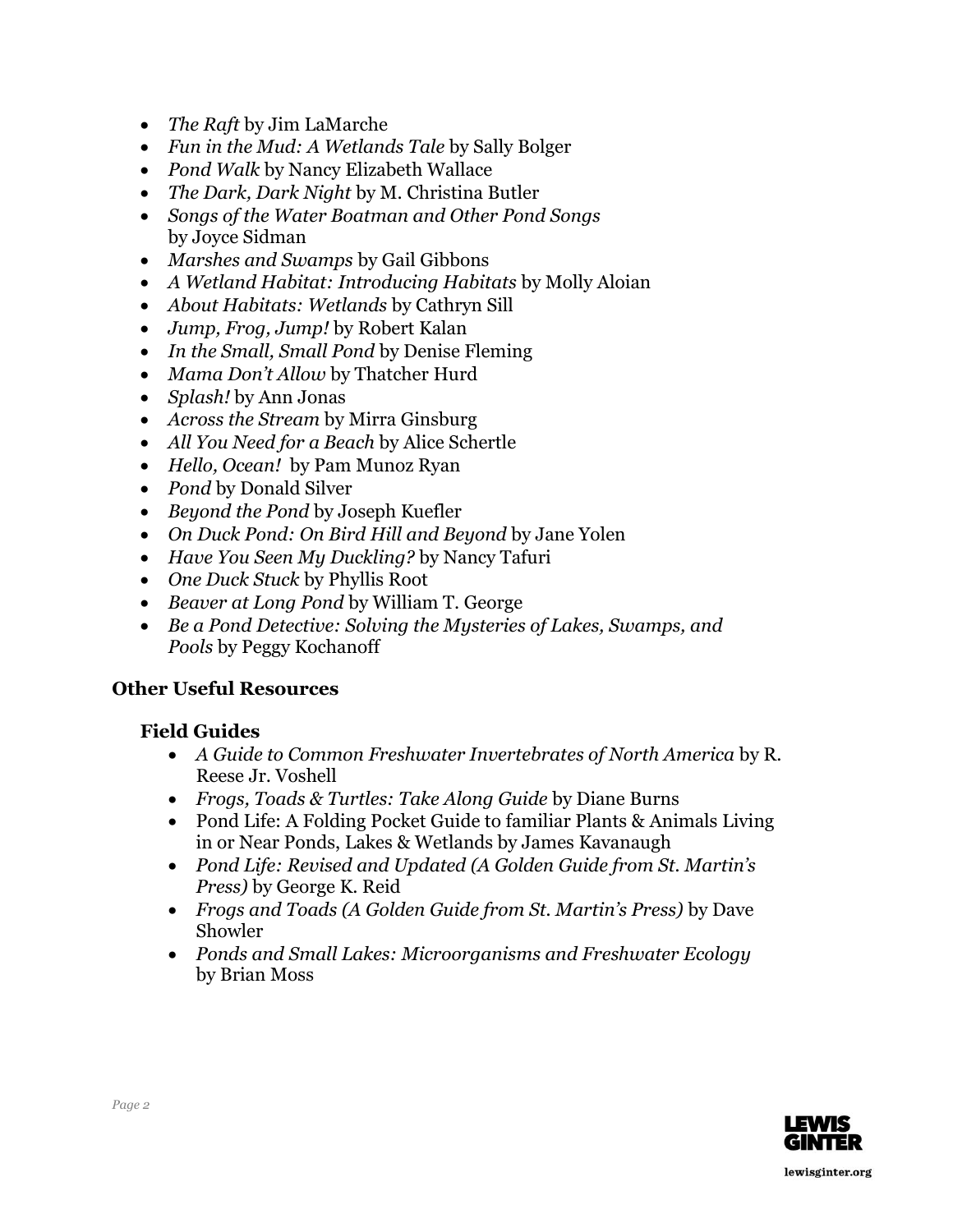### **Department of Game and Inland Fisheries**

#### [www.dwr.virginia.gov](http://www.dwr.virginia.gov/)

#### **A Guide to Virginia Animals Bundle**

This bundle combines 1 each of the Guide to Turtles of Virginia, Guide to Bats of Virginia, Guide to Snakes and Lizards of Virginia, and the Guide to Salamanders of Virginia.

#### **YouTube**

- *Who Lives by a Pond?* You'll meet the pond critters who live by a pond in this colorful illustration through an interactive song.
- *Pond Life* (Dale Calder) Check out the close-ups of painted turtles, tadpoles, frogs and toads. You'll also see the very well camouflaged beaver lodge.
- *Sesame Street: Kermit Sings On My Pond*

# **"Old MacDonald Had a Pond"**

*Old McDonald had a pond E-I-E-I-O and in that pond he had a frog E-I-E-I-O with a Ribbit, Ribbit here and a ribbit, ribbit there Here a ribbit there a ribbit everywhere a ribbit, ribbit Old McDonald had a pond E-I-E-I-O*

Here are some other suggestions: *Dragonflies quiver Turtles are silent Swallows swoop Herons lunge Ducks quack Geese honk*

# **Preschool Science Observing Pond Water**

www.pre-kpages.com/science-kids-observing-pond-water This activity encourages scientific observations with all the sense

# **Plant Virginia Natives**

#### [www.plantvirginianatives.org](http://www.plantvirginianatives.org/) **Download the guide**

*Native Plants for Virginia's Capital Region* is a FREE guide published by the *Plant RVA Natives Campaign*. This guide showcases the attractive variety of plants native to the Virginia Capital Region, which includes Henrico, Hanover, City of Richmond, Chesterfield, Charles City, New Kent, Powhatan, Goochland, Cumberland, and Amelia.